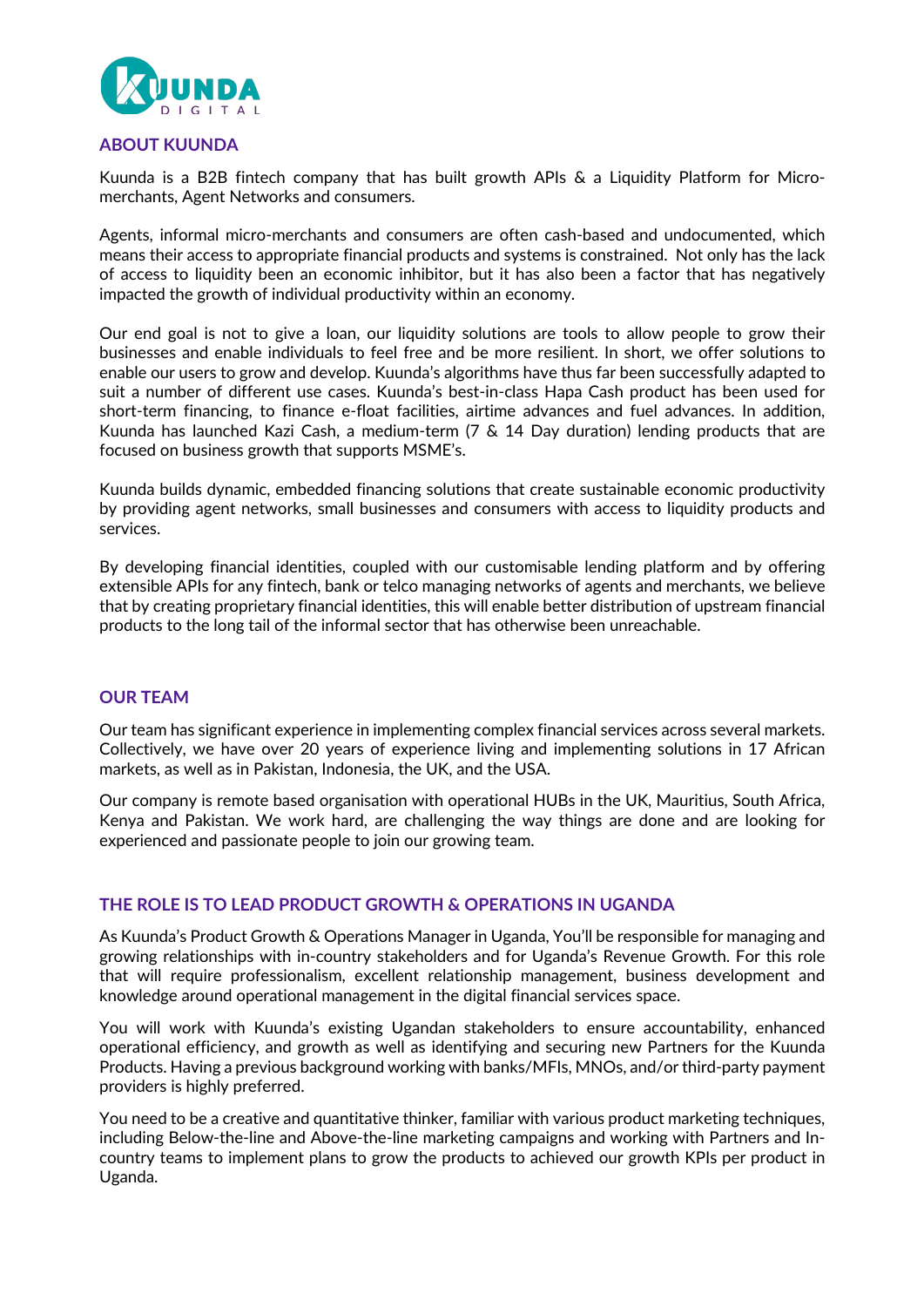

Your goal will be to develop and implement the most profitable plans to position and promote our products and to identify and secure new partnerships.

Day-to-day you'll work with a cross-functional group of data scientists, the product team and commercial teams as well as our Partners to maximise product growth.

You will have the authority to manage the in-country operations a day-to-day basis working closely with the Head of Product Growth, Finance, and our Product and the Data teams.

#### **In this role, you'll**

- Be responsible for revenue growth of our existing products in Uganda
- Develop and execute on business strategy including go-to-market strategy, strategic partnerships and business growth
- Drive and lead business development and sales efforts by developing new commercial partnerships for all Kuunda products and services
- Manage and build partnerships with financial and non-financial institutions (e.g. banking partners, payments gateways, payment service providers, merchant networks and others)
- Ensure compliance with reference to all regulatory bodies
- Meeting with key stakeholders and managing the day-to-day operations of Kuunda's products
- Addressing any key issues with stakeholders that may arise during day to day operations
- Enhancing existing relationships and operational processes as needed
- Weekly and monthly reporting to key Stakeholders

#### **WHAT WE ARE LOOKING FOR:**

- Blend of creative and analytical skills:
	- o Experimental and creative mindset
	- o Experience taking action based on data
	- o Experience working with cross-functional teams
	- o Ability to travel in-country
	- $\circ$  Strong leadership, diplomatic and motivational skills including the ability to lead up, across and down multiple internal teams and Partners
	- o Knowledge of marketing.
	- o Proven success in providing growing product revenue and performance
	- o Ability to understand customer's needs
	- o Project management experience
	- o Ability to move fast
	- o Experience building structured procedures.
	- o Experience leading people.
- Self-motivated, decisive, with the ability to adapt to change and competing demands
- University Degree; (preferably business related)
- 4 5 years of experience working at bank, MFI, MNO, or third-party payment provider
- Excellent written and verbal communication skills in English and Swahili
- Ability to build relationships with key stakeholders and stay engaged
- A solid understanding of the banking and mobile network digital payment ecosystem in Uganda
- Strong experience presenting to executive sponsors and demonstrated communication skills; both written and oral with technical and non-technical staff, all levels of management
- Experience influencing and gaining buy-in from executives sponsors, team members, Partners and peers
- Team-building skills with technical and non-technical staff
- Experience working both independently and in a team-oriented, collaborative environment
- Flexible with proven ability to conform to shifting priorities, demands and timelines through analytical and problem-solving capabilities